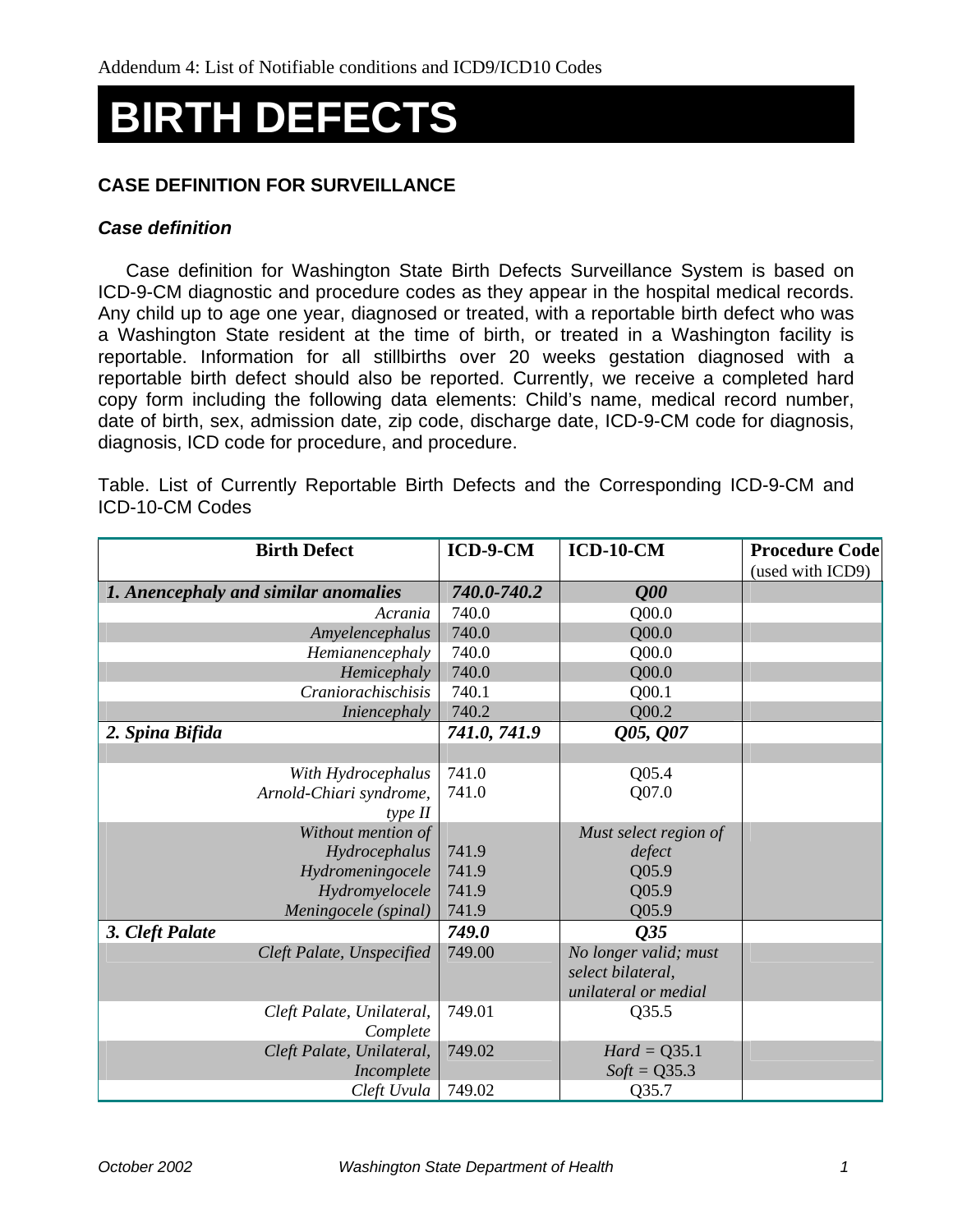| <b>Birth Defect</b>                              | ICD-9-CM     | $ICD-10-CM$           | <b>Procedure Code</b> |
|--------------------------------------------------|--------------|-----------------------|-----------------------|
|                                                  |              |                       | (used with ICD9)      |
| Cleft Palate, Bilateral,<br>Complete             | 749.03       | Q35.4                 |                       |
| Cleft Palate, Bilateral,                         | 749.04       | $Hard = Q35.0$        |                       |
| Incomplete                                       |              | $Soft = Q35.2$        |                       |
| 4. Cleft Lip                                     | 749.1        | Q36                   |                       |
| Cheiloschisis                                    | 749.1        | Q36.9                 |                       |
| Congenital fissure of lip                        | 749.1        |                       |                       |
| Harelip                                          | 749.1        |                       |                       |
| Labium Leporinum                                 | 749.1        |                       |                       |
| Cleft Lip, Unspecified                           | 749.10       | Q36.9                 |                       |
| Cleft Lip, Unilateral,<br>Complete               | 749.11       | Q36.9                 |                       |
| Cleft Lip, Unilateral,<br>Incomplete             | 749.12       | Q36.9                 |                       |
| Cleft Lip, Bilateral,                            | 749.13       | Q36.0                 |                       |
| Complete                                         |              |                       |                       |
| Cleft Lip, Bilateral,                            | 749.14       | Q36.0                 |                       |
| Incomplete                                       |              |                       |                       |
| 5. Cleft palate with cleft lip                   | 749.2        | Q37                   |                       |
| Cheilopalatoschisis                              | 749.2        | Term no longer used   |                       |
| Cleft palate with cleft lip,                     | 749.20       | No longer valid, must |                       |
| unspecified                                      |              | select bilateral or   |                       |
|                                                  |              | unilateral            |                       |
| Unilateral, complete                             | 749.21       | Q37.5                 |                       |
| Unilateral, incomplete                           | 749.22       | $Hard = Q37.1$        |                       |
|                                                  |              | $Soft = Q37.3$        |                       |
| Bilateral, complete                              | 749.23       | Q37.4                 |                       |
| Bilateral, incomplete                            | 749.24       | $Hard = Q37.0$        |                       |
|                                                  |              | $Soft = Q37.2$        |                       |
| 6. Abnormalities of Abdominal Wall               | 756.70       | Q79.2, Q79.3          |                       |
| Omphalocele                                      | 756.79       | Q79.2                 | 53.41                 |
| Gastroschisis                                    | 756.79       | Q79.3                 | 54.71                 |
| 7. Limb reduction defects                        | 755.20-755.4 | 071-073               |                       |
|                                                  |              |                       |                       |
| Unspecified reduction deformity of<br>upper limb | 755.20       | Q71.9                 |                       |
| Transverse deficiency of upper limb              | 755.21       | $Q71.0 - Q71.3$       |                       |
| Longitudinal deficiency of upper limb            | 755.22       | $Q71.4 - Q71.5$       |                       |
| Longitudinal deficiency                          | 755.23       | Must select specific  |                       |
| combined,                                        |              | bone(s)               |                       |
| Involving Humerus, Radius,                       |              | Q71.4, Q71.5, Q71.6   |                       |
| and Ulna                                         |              |                       |                       |
| (Complete or incomplete)                         |              |                       |                       |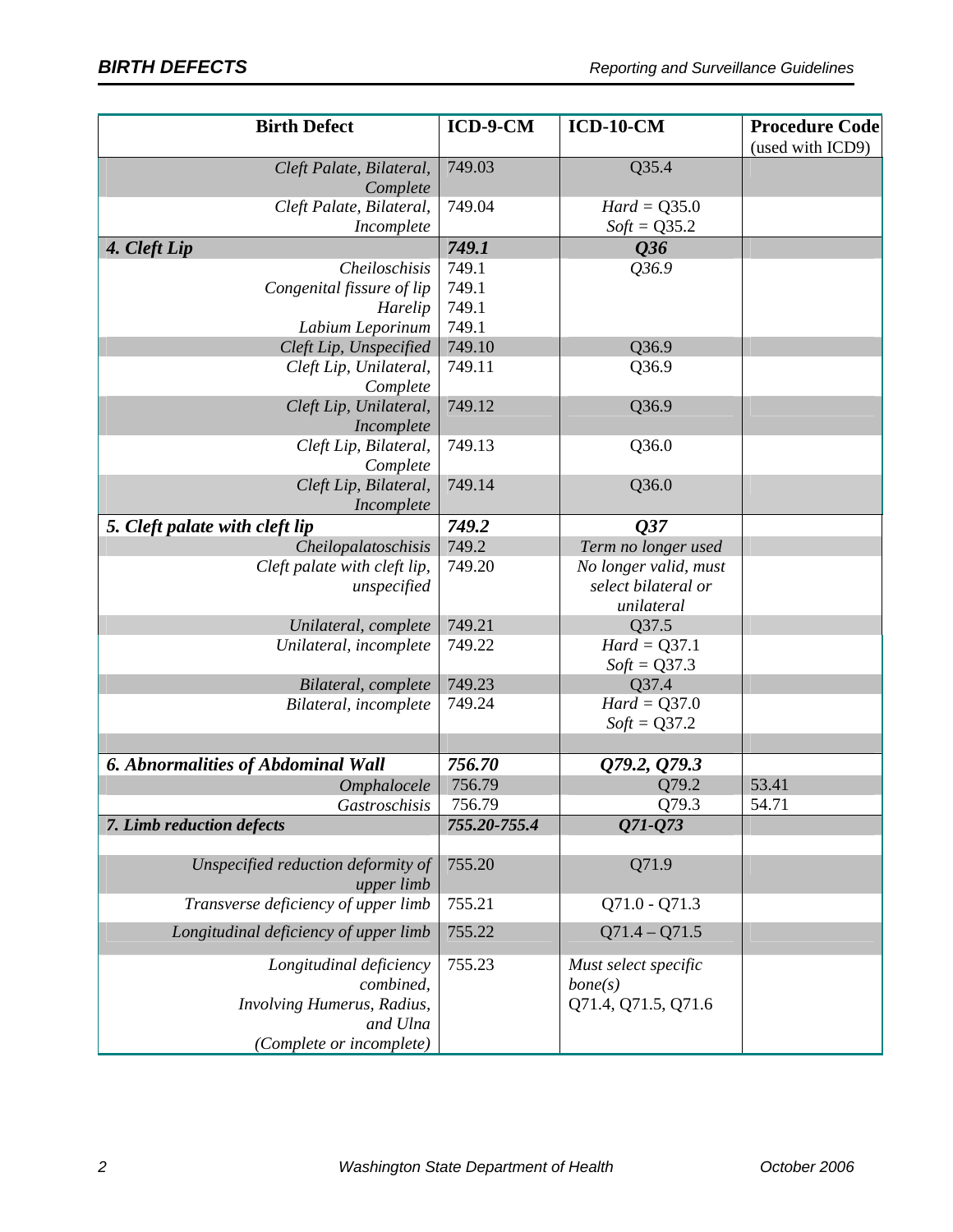| <b>Birth Defect</b>                                                                                                               | ICD-9-CM | $ICD-10-CM$                                            | <b>Procedure Code</b><br>(used with ICD9) |
|-----------------------------------------------------------------------------------------------------------------------------------|----------|--------------------------------------------------------|-------------------------------------------|
| Longitudinal deficiency.<br>Humeral,<br>complete or Partial(with or<br>without<br>distal deficiencies, Incomplete)                | 755.24   | Q71.8                                                  |                                           |
| Longitudinal deficiency,<br>Radioulnar,<br>complete or partial (with or<br>without<br>distal deficiencies, incomplete)            | 755.25   | Must select specific<br>bone(s)<br>Q71.4, Q71.5, Q71.6 |                                           |
| Longitudinal deficiency, Radial,<br>Complete or partial (with or<br>without<br>distal deficiencies, Incomplete)                   | 755.26   | Q71.4                                                  |                                           |
| Longitudinal deficiency ulnar,<br>complete or partial (with or<br>without<br>distal deficiencies, incomplete)                     | 755.27   | Q71.5                                                  |                                           |
| Longitudinal deficiency Carpals or<br>Metacarpals, complete or partial<br>(with or without incomplete phalangeal<br>deficiencies) | 755.28   | Q71.8                                                  |                                           |
| Longitudinal deficiency,<br>Phalanges<br>Complete or Partial                                                                      | 755.29   | Q71.8                                                  |                                           |
| Unspecified reduction<br>deformity<br>of Lower Limbs                                                                              | 755.30   | Q72                                                    |                                           |
| Transverse deficiency of Lower<br>Limbs                                                                                           | 755.31   | $Q72.0 - Q72.3$                                        |                                           |
| Longitudinal deficiency of Lower<br>Limb                                                                                          | 755.32   | $Q72.4 - Q72.6$                                        |                                           |
| Longitudinal deficiency,<br>combined,<br>involving Femur, Tibia, and<br>Fibula<br>(complete or incomplete)                        | 755.33   | Q72.8                                                  |                                           |
| Longitudinal deficiency<br>Femoral,<br>complete or partial (with or<br>without distal deficiencies,<br><i>incomplete</i> )        | 755.34   | Q72.4                                                  |                                           |
| Longitudinal deficiency,<br>Tibiofubular<br>complete or partial (with or<br>without<br>distal deficiencies, incomplete)           | 755.35   | Must select specific<br>bone(s)<br>Q72.5, Q72.6        |                                           |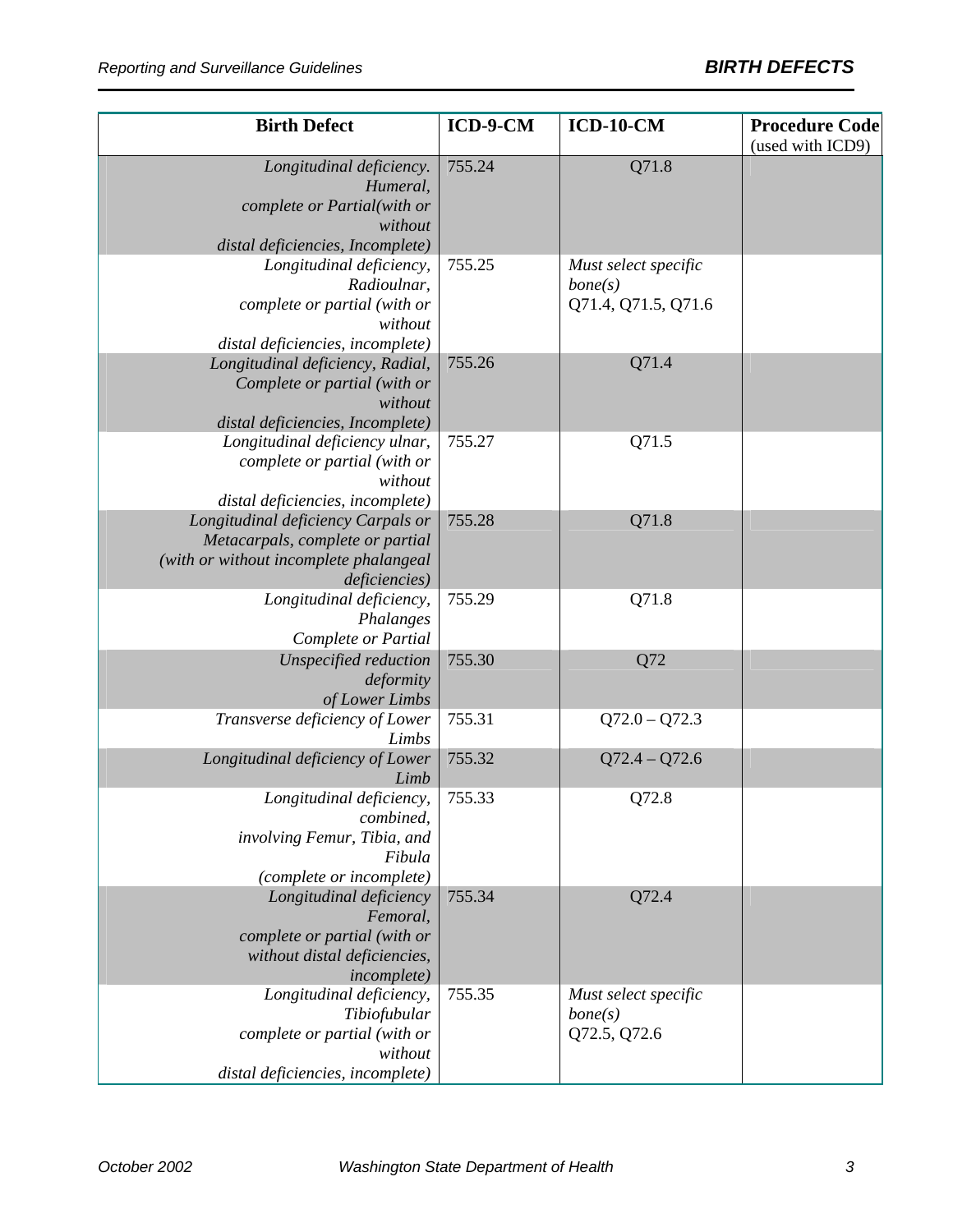| <b>Birth Defect</b>                                                                                                                        | ICD-9-CM                                  | $ICD-10-CM$                                                                                                     | <b>Procedure Code</b> |
|--------------------------------------------------------------------------------------------------------------------------------------------|-------------------------------------------|-----------------------------------------------------------------------------------------------------------------|-----------------------|
| Longitudinal deficiency Tibia,<br>complete or partial(with or<br>without<br>distal deficiencies,<br><i>incomplete</i> )                    | 755.36                                    | Q72.5                                                                                                           | (used with ICD9)      |
| Longitudinal deficiency,<br>Fibular<br>complete or partial, (with or<br>without<br>distal deficiencies, incomplete)                        | 755.37                                    | Q72.6                                                                                                           |                       |
| Longitudinal deficiency, Tarsals<br>or<br>Metatarsals, complete or Partial<br>(with)<br>or without incomplete<br>phalangeal<br>deficiency) | 755.38                                    | Q72.8                                                                                                           |                       |
| Longitudinal deficiency,<br>Phalanges,<br>complete or partial                                                                              | 755.39                                    | Q72.8                                                                                                           |                       |
| Reduction deformities unspecified limb<br>Amelia (absence)<br>Ectromelia<br>Hemimelia<br>Phocomelia<br>Other                               | 755.4<br>755.4<br>755.4<br>755.4<br>755.4 | Q73.0<br>Q73.0<br>Q73.8<br>Q73.8<br>Q73.1<br>Q73.8                                                              |                       |
| 8. Hypospadias and Epispadias                                                                                                              | 752.6                                     | Q54, Q64                                                                                                        |                       |
| Hypospadias                                                                                                                                | 752.61                                    | Report specific<br>degree/location when<br>available Q54.0 - Q54.3<br>or<br>Other Q54.8 or<br>Unspecified Q54.9 | 58.45                 |
| Epispadias                                                                                                                                 | 752.62                                    | Q64.0                                                                                                           | 58.45                 |
| 9. Down Syndrome                                                                                                                           | 758.0                                     | Q90.9 for NOS<br>Use specific condition<br>third digits when<br>$possible(Q90.0 -$<br>Q90.2                     |                       |
| 10. Cerebral Palsy                                                                                                                         | 343                                       | G80.9 for NOS<br>Use specific condition<br>third digits when<br>$possible(G80.0 -$<br>$G80.8$ )                 |                       |
| 11. Fetal Alcohol Syndrome/Alcohol Related<br><b>Birth Defects*</b>                                                                        | 760.71                                    | Q86.0, P04.3                                                                                                    |                       |
| Fetal Alcohol Syndrome                                                                                                                     |                                           | Q86.0                                                                                                           |                       |
| Fetus/Newborn affected by maternal alcohol                                                                                                 |                                           | P04.3                                                                                                           |                       |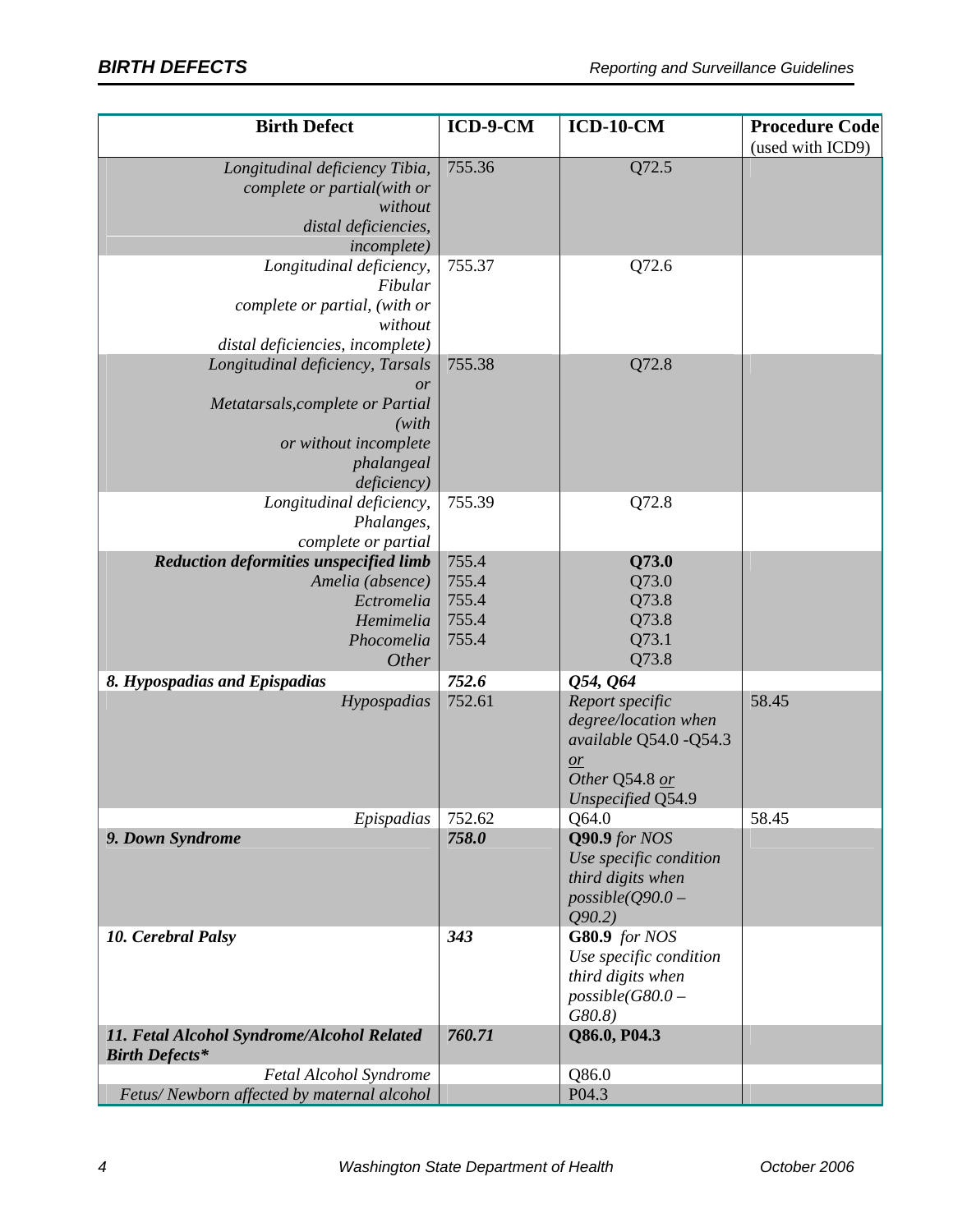| <b>Birth Defect</b>              | ICD-9-CM     | $ICD-10-CM$              | <b>Procedure Code</b> |
|----------------------------------|--------------|--------------------------|-----------------------|
|                                  |              |                          | (used with ICD9)      |
| 12. Autism Spectrum Disorder**   | <b>299.0</b> | F84                      |                       |
| Autism                           | 299.0        | F84.0 for Childhood or   |                       |
|                                  |              | F84.1 for Atypical       |                       |
| Asperger's                       |              | F84.5                    |                       |
| Pervasive Developmental Disorder |              | Other F84.8 or           |                       |
|                                  |              | <b>Unspecified F84.9</b> |                       |

## **A. Description**

#### *1. General*

Birth defects are inborn syndromes, diseases, disorders and malformations that occur before birth. They can affect the organs, senses, limbs, physical and mental development. They also cause pregnancy loss through miscarriage and stillbirth. Some conditions are recognized at birth, others become apparent later in life.

#### *2. Cause(s)*

The cause(s) of about 70% of all birth defects are unknown. Environmental pollutants may cause birth defects, developmental disabilities, or other adverse reproductive outcomes. Similarly, occupational hazards, dietary factors, medications, infections, and personal behaviors may cause or contribute to birth defects. The causes of birth defects may be a defect in any part of the genome, an interaction between genes or between genes and the environment.

#### *3. World Wide Occurrence*

Congenital abnormalities may occur any where in the world. It is possible to see random or systematic geographical variation in the occurrence of some forms of birth defects. This could be due to certain genetic factor(s) or due to a specific exposure(s).

#### *4. High risk factors*

Factors that can cause an adverse outcome of pregnancy exist in the environment, where some are known and most of them are not. In addition to what genetic factors may contribute, exposure before or during pregnancy to factors such as smoking, alcohol, medications, illicit drugs, or dietary factors may predispose a pregnant woman to have a child with one or more abnormalities.

֦